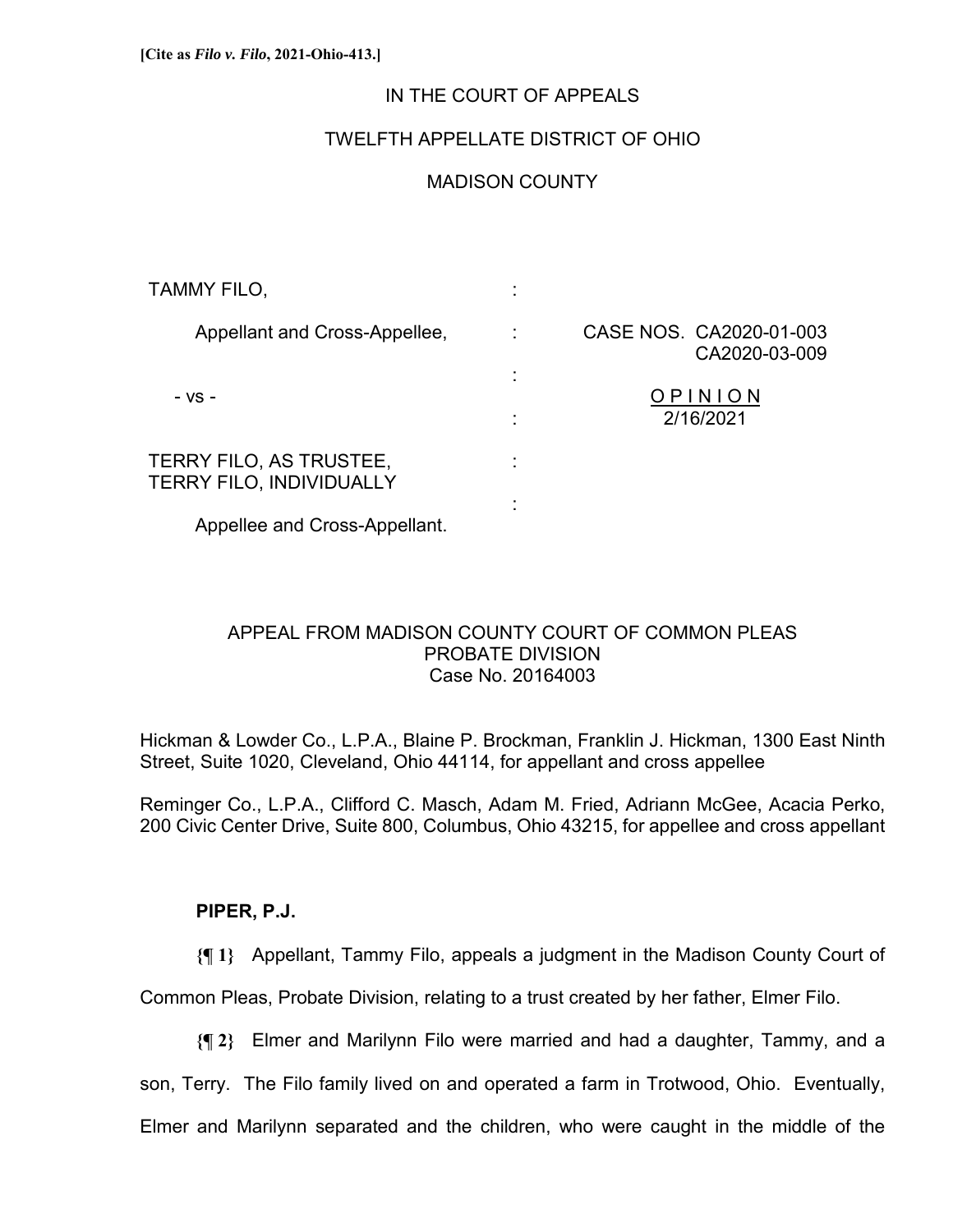separation, stopped speaking to one other. Initially, Terry also stopped speaking with Elmer. During this time, Tammy spent time with Elmer and assisted him in a variety of ways.

**{¶ 3}** While still separated, Marilynn passed away and by 2015, Elmer's health had declined. In May 2015, Elmer executed a financial power of attorney granting co-agency to his long-time friend, Tom Stonecipher, who was also his attorney, and Tammy. Elmer also appointed Tammy his health care power of attorney.

**{¶ 4}** Elmer, who had several medical issues, accidentally overdosed on his medication three times, and was hospitalized for several days upon each instance. Elmer was released from the hospital and returned to the farm on the first two occasions, but was released to an assisted living facility on the third occasion at the behest of his doctors and social workers. Elmer, who believed he was capable of self-care, was enraged that he was not permitted to return to the farm. He blamed Tammy for his being at the facility and also ended his professional and personal relationship with Stonecipher when he did not secure Elmer's release from the facility.

**{¶ 5}** While Elmer was in the facility, Terry discovered that the crops had not been planted on the family farm and that work needed to be done there. Terry located Elmer at the facility and the two reconciled. Elmer told Terry that Tammy was keeping him in the facility against his will and that he wanted to sue her. Terry secured a new attorney to represent Elmer who assisted Elmer in executing a general durable power of attorney to Terry, and a revocation of the power of attorney naming Stonecipher and Tammy, as well as advance directives to Terry. Among several documents, Elmer also executed an irrevocable trust, a pour-over will to replace a former version of his will, and an operating agreement for the farm. Elmer also executed documents to establish a corporation for

- 2 -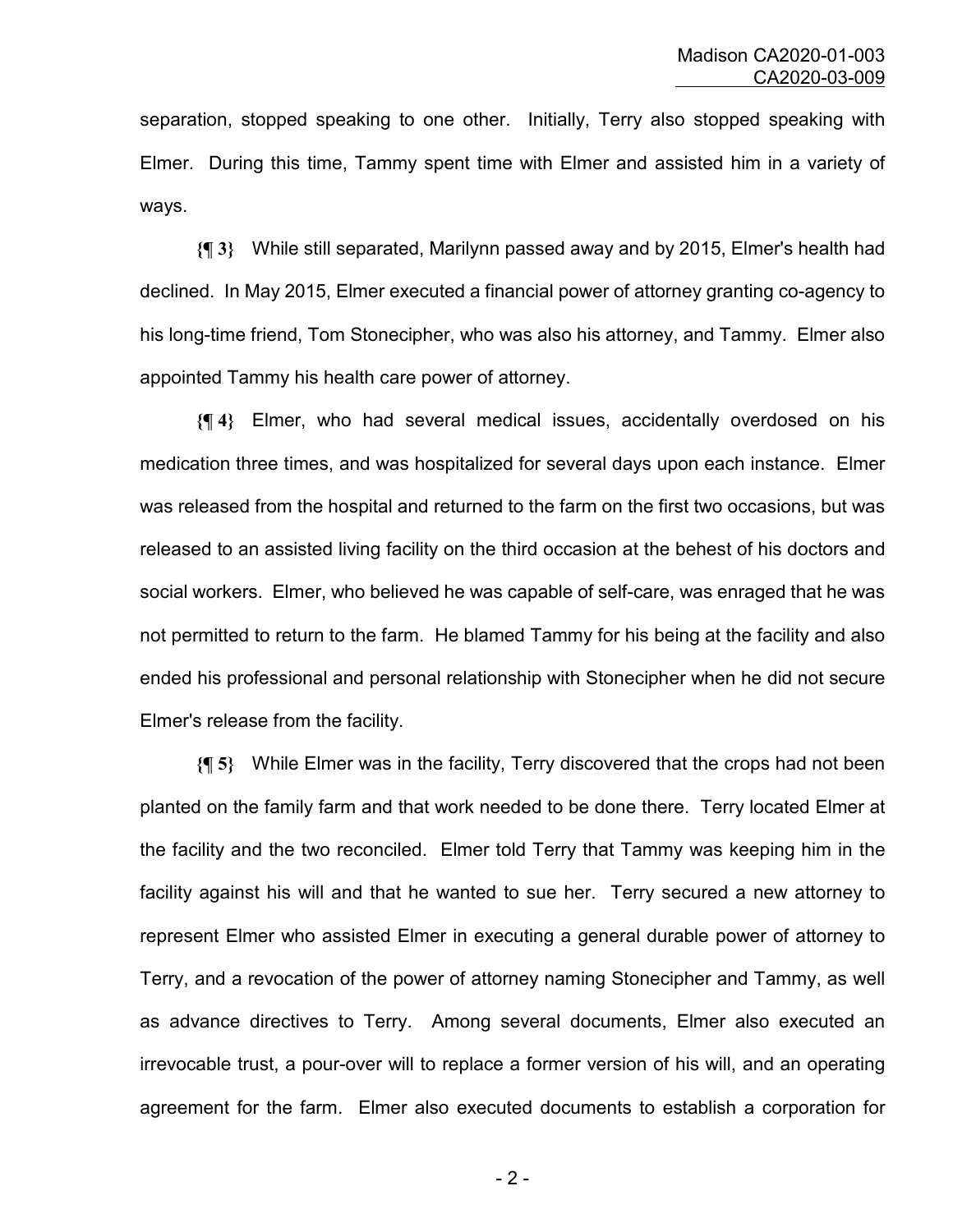management of the family farm, and also assigned various property to fund the trust.

**{¶ 6}** A few days after Elmer executed these documents, Terry removed Elmer from the facility and took him to live in his home in Indiana for several weeks. After an additional hospital stay for other health problems, Terry returned Elmer to the family farm to live alone. Thereafter, using his new attorney, Elmer executed a second set of documents, including a power of appointment that removed Tammy's beneficial interest in the trust. Less than two months later, Elmer passed away.

**{¶ 7}** Tammy filed Elmer's original will in the probate court without knowledge that Elmer had created the trust and created a new will. Terry then filed the newly-executed documents with the probate court. Tammy filed a preliminary injunction to stay execution of the trust and new will documents, which the probate court granted. However, the injunction was lifted upon the probate court's review of the trust and more recent documents. The more recent documents became the governing instructions for Elmer's estate.

**{¶ 8}** Tammy commenced a declaratory judgment action against Terry in the probate court, alleging that Elmer lacked mental capacity to execute the power of appointment, that Elmer was subject to undue influence when executing the power of appointment, and that Terry breached his fiduciary duties as trustee. The complaint alleged the lack of mental capacity and undue influence allegations regarding all of the documents establishing a corporation as well as the assignments of property to the trust.

**{¶ 9}** After a lengthy trial, a jury returned a verdict in favor of Terry on the lack of mental capacity and undue influence claims, and in favor of Tammy on the breach of trustee duties claim. The probate court imposed no damages for Terry's breach of duty. Tammy now appeals the probate court's decision, raising the following assignments of error.

- 3 -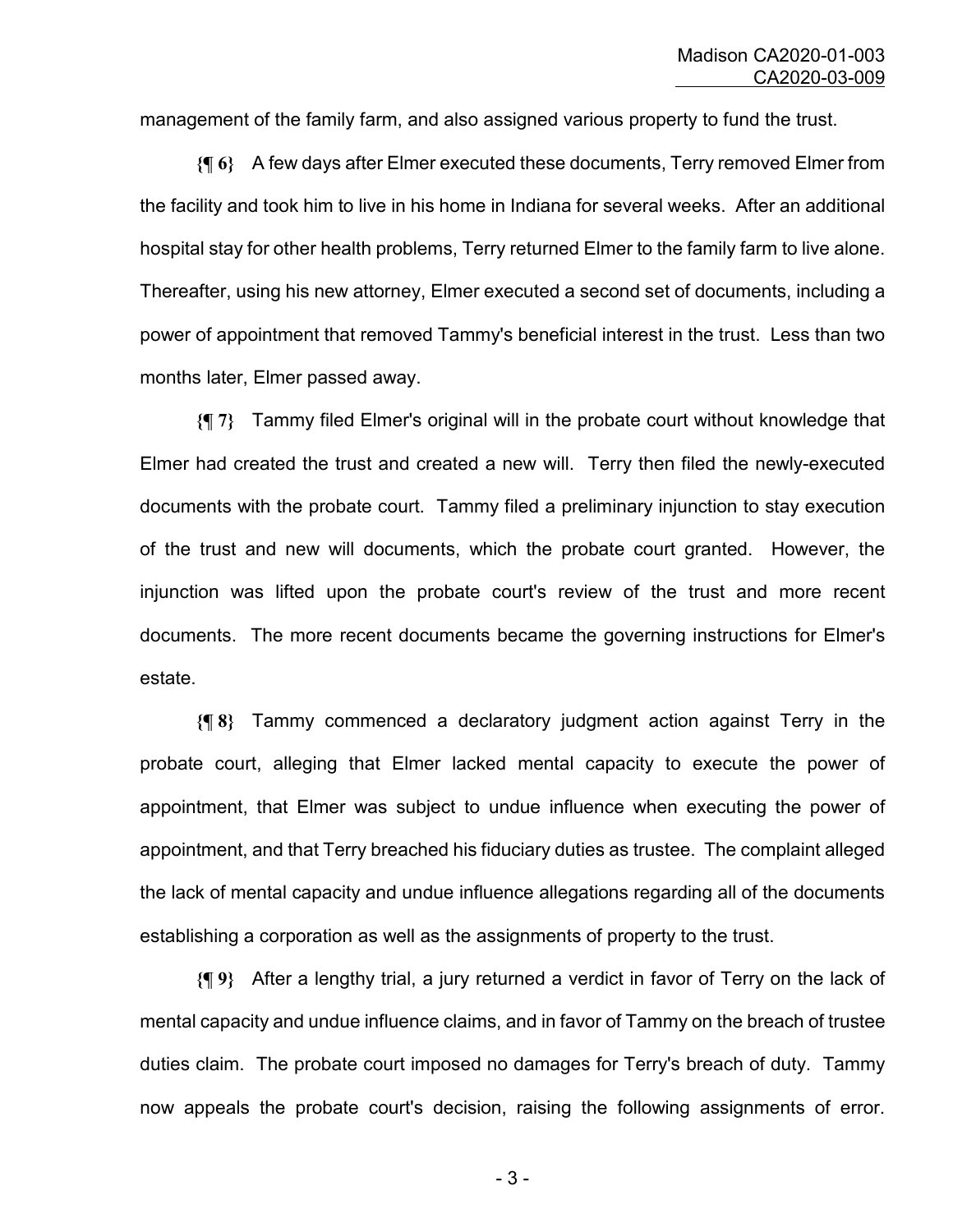Because Tammy's first two assignments of error are interrelated, we will address them together.

**{¶ 10}** Assignment of Error No. 1:

**{¶ 11}** THE TRIAL COURT ERRED IN INSTRUCTING THE JURY THAT TESTAMENTARY CAPACITY IS THE STANDARD OF REVIEW FOR EXERCISE OF A POWER OF APPOINTMENT IN AN IRREVOCABLE TRUST.

**{¶ 12}** Assignment of Error No. 2:

**{¶ 13}** THE TRIAL COURT ERRED IN ITS PROCEDURE FOR RULING ON THE BURDEN SHIFT WHEN PLAINTIFF-APPELLANT ASSERTED UNDUE INFLUENCE.

**{¶ 14}** In her first two assignments of error, Tammy argues that the probate court gave improper jury instructions.

**{¶ 15}** "When considering the appropriateness of a jury instruction, or when a specific jury instruction is in dispute, a reviewing court must examine the instructions as a whole." *Enderle v. Zettler*, 12th Dist. Butler No. CA2005-11-484, 2006 Ohio 4326, ¶ 36. "If, taken in their entirety, the instructions fairly and correctly state the law applicable to the evidence presented at trial, reversible error will not be found merely on the possibility that the jury may have been misled." *Withers v. Mercy Hosp. of Fairfield*, 12th Dist. Butler No. CA2010-02-033, 2010-Ohio-6431, ¶ 17. Alleged misstatements or ambiguity in a portion of the instructions will not constitute reversible error unless the instructions are so misleading that they prejudicially affect a substantial right of the complaining party. *Silver v. Jewish Home of Cincinnati*, 2010-Ohio-5314, 190 Ohio App.3d 549 (12th Dist.).

#### **I. Capacity**

**{¶ 16}** Tammy first argues that the probate court's jury instructions regarding whether Elmer had capacity to execute his power of appointment were improper because

- 4 -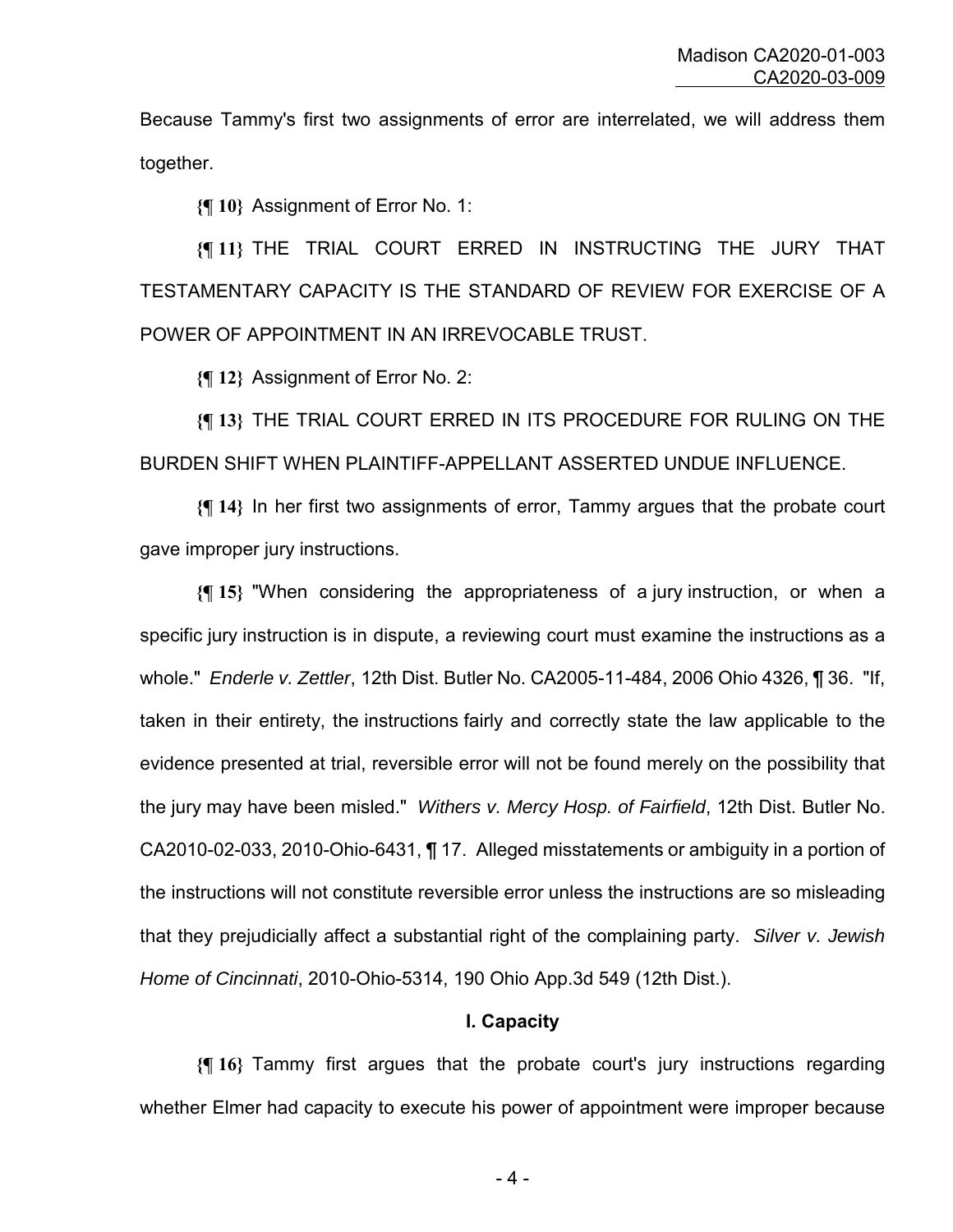they included law specific to testamentary capacity rather than capacity to contract. The power of appointment, which is testamentary in nature, impacted the disposition of Elmer's assets upon his death. Elmer used his power of appointment to effectively disinherit Tammy.

**{¶ 17}** The test for mental capacity to enter a contract is whether the person understood the nature of the transaction and the effects of her or his own actions. *Giurbino v. Giurbino*, 89 Ohio App.3d 646, 658 (8th Dist.1993). The test for testamentary capacity is whether the person has sufficient mind and memory (1) to understand the nature of the business in which he or she is engaged, (2) to comprehend generally the nature and extent of his or her property, (3) to hold in his or her mind the names and identity of those who have natural claims upon his or her bounty, and (4) to be able to appreciate his or her relation to the members of his or her family. *In re Estate of Ludwick*, 12th Dist. Fayette No. CA98-11-020, 1999 Ohio App. LEXIS 2343 (May 24, 1999), citing *Niemes v. Niemes*, 97 Ohio St. 145 (1917); *see also Flowers v. Siefer*, 6th Dist. Lucas No. L-16-1002, 2017-Ohio-1310.1

**{¶ 18}** Ohio courts have recognized that "the test of testamentary capacity can also be used as a standard for mental capacity to execute a beneficiary designation." *Stanek v. Stanek*, 2d Dist. Greene No. 2018-CA-39, 2019-Ohio-2841, ¶ 38, quoting *Flowers* at ¶ 84. For example, courts have applied the testamentary capacity test to determine whether a decedent possessed the mental capacity to create a contract for a payable-on-death bank account because that type of account provides a way for a person to make dispositions like

a<br>B

<sup>1.</sup> The probate court's instructions, which followed the Ohio Jury Instructions, differed slightly from the standard cited in *In re Estate of Ludwick*, but contain the same legal principles. The probate court gave the following instruction, "the law requires: A, that the individual understand that he is making a will to dispose of his property at death; B, that the individual understands generally the nature and extent of his property; C, that the individual have in his mind the names and identity of those persons who are his relatives, next of kin, or the natural objects of his bounty and understand his relationship to them."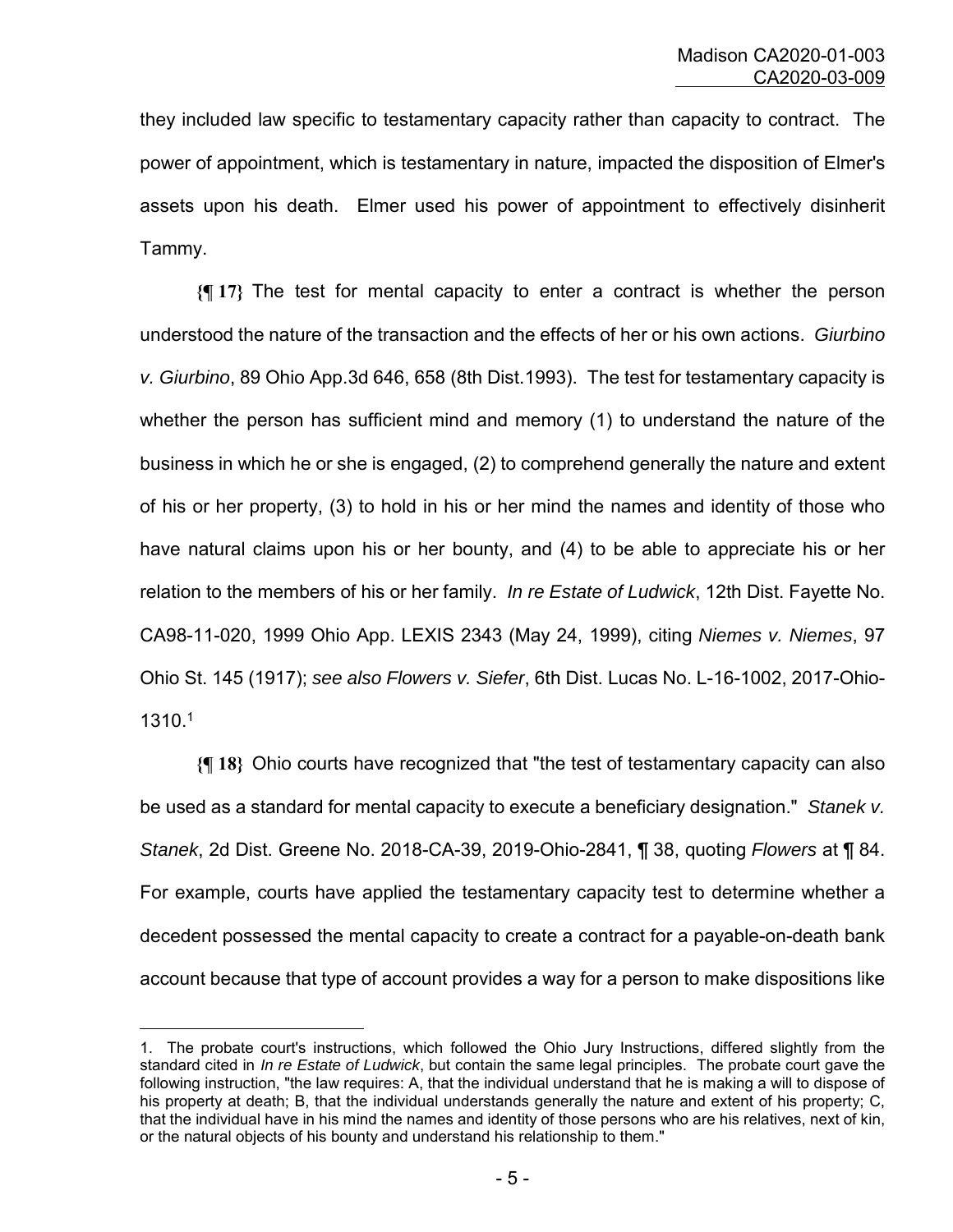those made under a will. *Giurbino* at 658; *Davis v. Marshall*, 10th Dist. Franklin No. 94APE02-158, 1994 Ohio App. LEXIS 3538 (Aug. 4, 1994); *see also Schiavoni v. Roy*, 9th Dist. Medina No. 11CA0108-M, 2012-Ohio-4435, ¶ 17 (applying the same reasoning to annuities); and *Webb v. Betty S. Anderson Children Trust*, 1st Dist. Hamilton No. C-190600, 2020-Ohio-4975, ¶ 39 (reaching the same conclusion regarding designation of a beneficiary for an IRA using either the contract or testamentary capacity test because the tests essentially produce the same results).

**{¶ 19}** The jury determined that Elmer had testamentary capacity to execute his power of appointment, which by means of the tests involved, also indicated that Elmer had capacity to contract. As noted above, the test for mental capacity to enter a contract requires a determination that the person understood the nature of the transaction and the effects of his or her own actions. The jury was instructed to determine whether Elmer (1) understood that he was making a will to dispose of property at his death, (2) understood the nature and extent of his property, and (3) understood his familial relations. The same evidence would support a determination using either test specific to the transaction, (here a pour-over will, trust, and power of appointment), as well as the effects of his action, (how his property would be divided among his recognized heirs). Thus, the end result is the same regardless of whether the jury was given instructions on testamentary or contractual capacity.

**{¶ 20}** If anything, the testamentary capacity test required the jury to make additional and specific determinations before finding that Elmer had capacity to execute his power of appointment. Thus, Tammy cannot demonstrate she was prejudiced by the court using a more involved test than the contractual capacity test.

#### **II. Undue Influence**

- 6 -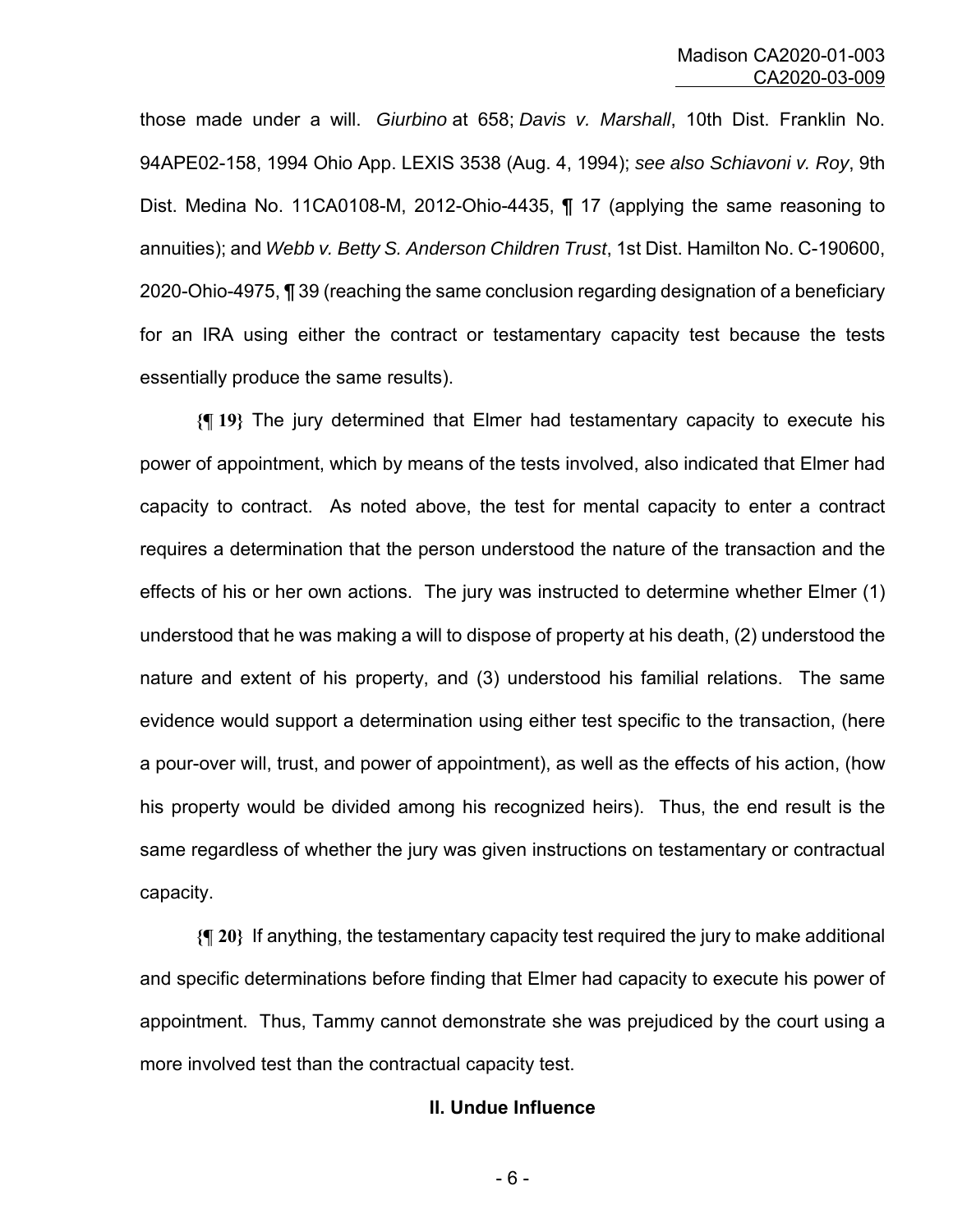**{¶ 21}** Tammy next argues that the probate court's jury instructions were improper because they did not include the relevant presumption specific to undue influence and the burden-shifting aspect of the law.

**{¶ 22}** When a gift is made between parties occupying a fiduciary, confidential, or dependent relationship, a presumption arises that such gift is void. *In re Guardianship of Worrall*, 12th Dist. Butler No. CA93-10-201, 1994 Ohio App. LEXIS 1515, \*4 (Apr. 11, 1994). However, this presumption is not conclusive and may be rebutted with proof that no deceit or undue influence was used, and that the donor acted voluntarily and with a full understanding of his or her act and its consequences. *Id*.

**{¶ 23}** "A presumption is dispositive solely where *neither* party introduces substantial credible evidence regarding the fact to be presumed. Conversely, when either party introduces substantial credible evidence tending to prove a fact which would otherwise be presumed, the presumption either never arises or it disappears." (Emphasis sic.) *Ayers v. Woodard*, 166 Ohio St. 138, 144 (1957). Thus, if there is "evidence of a sufficient quality offered by [the party] to rebut the presumption of undue influence arising as a result of an alleged confidential or fiduciary relationship, no jury instruction upon such presumption [is] required." *Rheinscheld v. McKinley*, 4th Dist. Hocking No. 453, 1988 Ohio App. LEXIS 240, \*14-15 (Jan. 27, 1988). A trial court is justified in not giving an instruction on a presumption should such an instruction mislead the jury. *Ament v. Reassure Am. Life Ins. Co.*, 180 Ohio App.3d 440, 2009-Ohio-36, ¶ 39 (8th Dist.). The record indicates that the existence of the fiduciary relationship between Terry and Elmer raised a presumption that the gifts to Terry were void. However, during trial, Terry presented substantial credible evidence that Elmer made each of his decisions free from undue influence to overcome the presumption. This evidence included the testimony of Elmer's second attorney, which the probate court found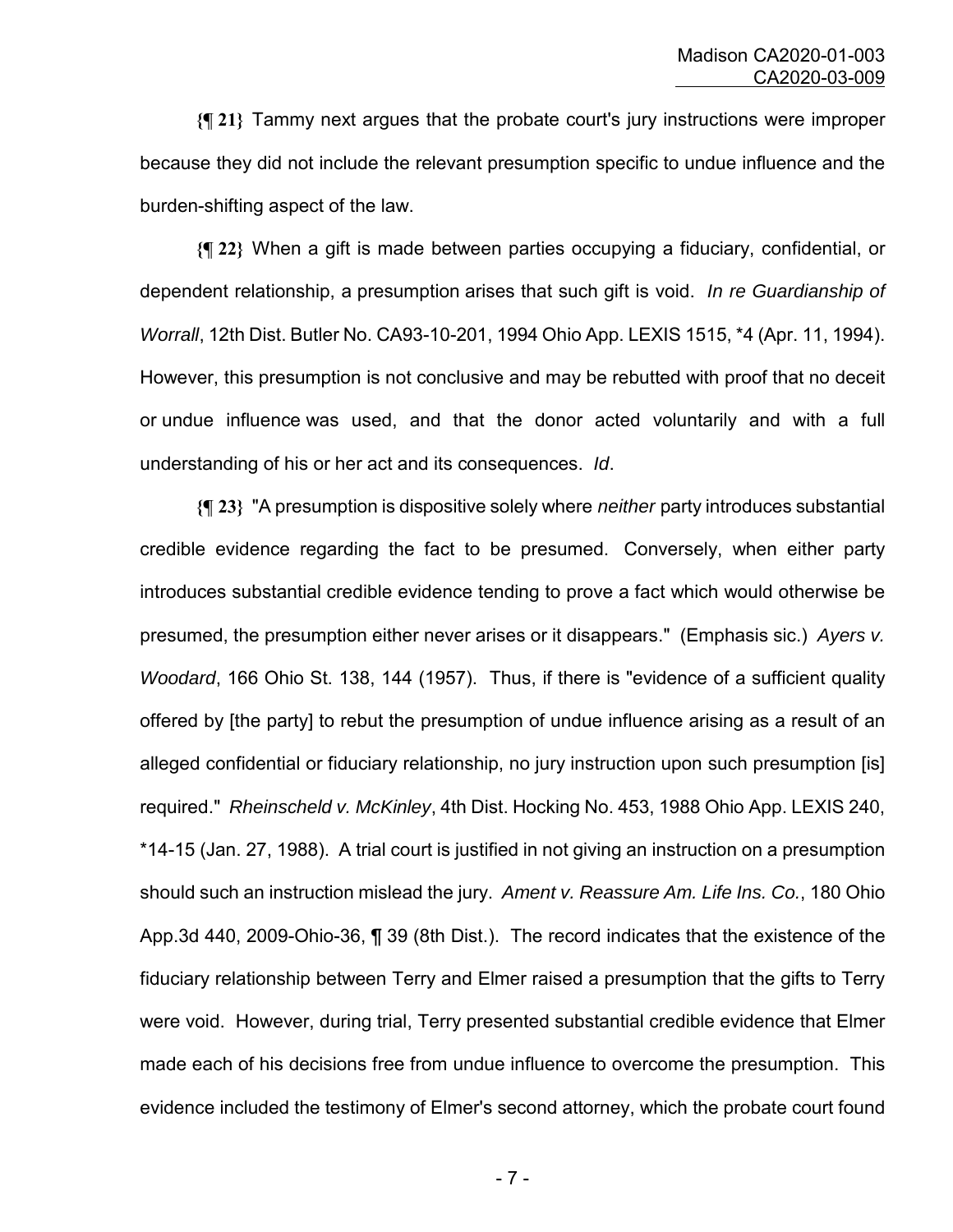"highly credible." Elmer's second attorney testified regarding the specific steps he took to guard against undue influence, and gave detailed descriptions of the meetings he had with Elmer and how Elmer behaved in regard to the decisions he made. Terry also presented evidence from experts regarding Elmer's state of mind and his cognitive abilities during the timeframe of the changes Elmer made to his estate plan.

**{¶ 24}** Tammy argues that the jury, not the probate court, should have made the decision as to whether the presumption was overcome by Terry's evidence and whether the evidence submitted was credible. However, the trial court is the gatekeeper of how a jury is to be instructed, and what law is properly included in the instructions based upon the evidence produced at trial. Once Terry produced sufficient credible evidence to overcome the presumption, such presumption became a legal nullity and any jury instruction on it could have mislead the jury. Thus, the probate court correctly excluded a jury instruction on the presumption.

**{¶ 25}** After reviewing the record, we find that the probate court did not err in fashioning the jury instructions. As such, Tammy's first and second assignments of error are overruled.

**{¶ 26}** Assignment of Error No. 3:

**{¶ 27}** THE TRIAL COURT ERRED IN RULING ON DAMAGES ARISING FROM TERRY FILO'S BREACH OF FIDUCIARY DUTY.

**{¶ 28}** Tammy argues in her third assignment of error that the jury should have decided the issue of damages rather than the trial court.

**{¶ 29}** It is axiomatic that a litigant's failure to raise an issue in the trial court waives the party's right to raise that issue on appeal. *Shover v. Cordis Corp.*, 61 Ohio St.3d 213, 220 (1991). Thus, this court will not consider any error a party failed to bring to the trial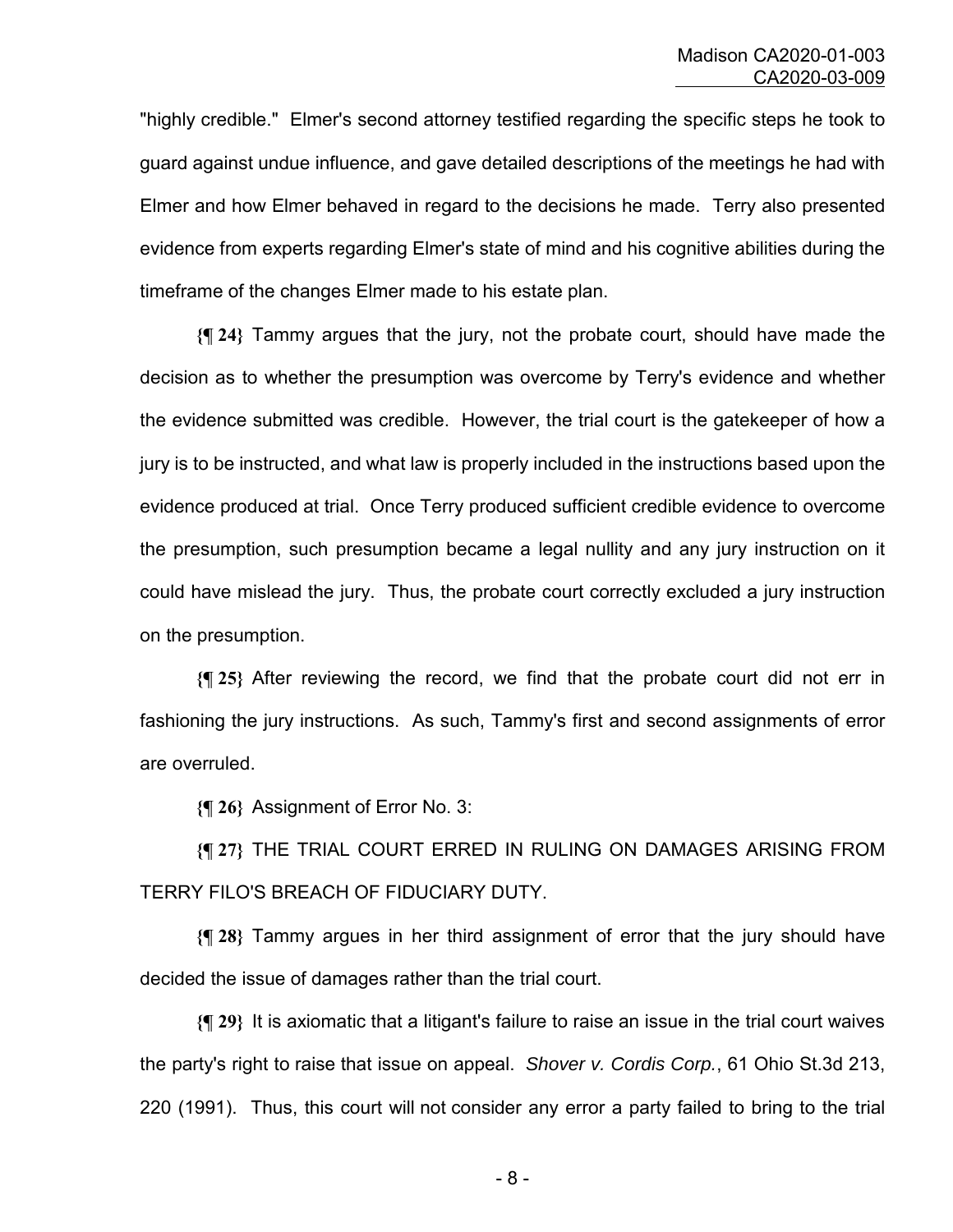court's attention at a time when the trial court could have avoided or corrected the error. *Schade v. Carnegie Body Co.*, 70 Ohio St.2d 207, 210 (1982).

**{¶ 30}** According to the record, the jury's verdicts were read into the record at the conclusion of jury deliberations. The jury found for Terry on the first two causes of action alleging undue influence and lack of capacity, and against him on the third alleging breach of fiduciary duties. Once the probate court thanked the jury for its service, it discharged the jury without objection from either party. The probate court then spoke to the parties about the possibility of awarding damages regarding the third cause of action. At no point, however, did Tammy object to the probate court's determination of damages or argue that the jury was the proper body to award damages.

**{¶ 31}** Moreover, the record indicates that Tammy's counsel specifically asked the probate court for "time to provide some information to the Court \* \* \* so the Court can make findings as to just what the range of possible damages could be." The probate court took the matter under advisement, and at no point did Tammy argue that she was entitled to have a jury determine damages. Thus, Tammy has forfeited this issue on appeal.

**{¶ 32}** Tammy asserts that we should engage in a plain error review of the issue. Plain error in a civil case is an error that "seriously affects the basic fairness, integrity, or public reputation of the judicial process, thereby challenging the legitimacy of the underlying judicial process itself." *Goldfuss v. Davidson*, 79 Ohio St.3d 116 (1997), syllabus. The doctrine of plain error in civil cases is not favored and thus, its application must be limited to "those extremely rare cases where exceptional circumstances require its application to prevent a manifest miscarriage of justice, and where the error complained of, if left uncorrected, would have a material adverse effect on the character of, and public confidence in, judicial proceedings." *Id.* at 121; *Richards v. Newberry*, 12th Dist. Clermont

- 9 -